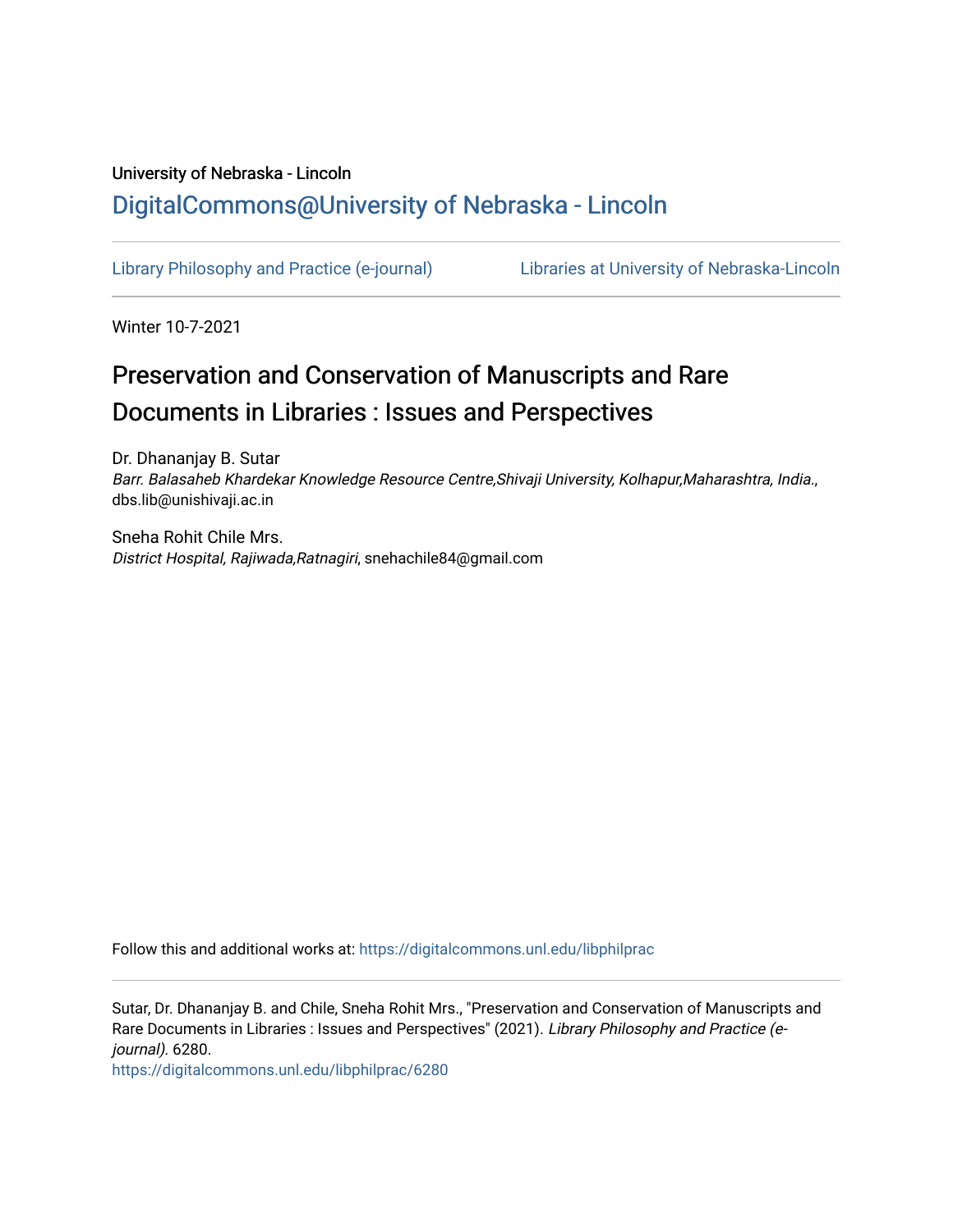## **1. INTRODUCTION:**

The role of librarians and libraries are redefined by ICT application in libraries. Provision of new tools and techniques to preserve documents and to conserve and manuscripts and rare documents and to disseminate information content is great facilitated by ICT. Rare documents and manuscripts contain precious information and they are rarely found elsewhere. Many of the manuscripts and rare books related with ancient period helps to preserve national heritage of country. Many libraries have preserved their nation's heritage through qualitative and quantitative collection of the manuscripts and rare documents. They adopt traditional as well as modern methods for its preservation. In ICT environment, preservation and conservation of rare documents and manuscripts through digitization has added new dimensions for its storage, however, there is need to offer systematic knowledge about how to information retrieval and dissemination. Preserve and conserve the manuscripts and rare documents.

Conservation of manuscripts and rare materials is both a science as well as an art of librarianship. Many LIS professionals are not aware about the systematic process to conserve and preserve this cultural heritage of a nation. The well developed and well equipped conservation laboratories have not been developed in Libraries and Information Centre's (LICs) because development of such laboratories requires specific knowledge about conservation and preservation process. It is a complicated and time consuming task and requires skilled manpower with proper training to preserve the documents. The world knowledge system have passed down from generation to generation through oral and written traditions and now have entered a new era of virtual atmosphere Old manuscripts can add as a new dimension to research and development because it contains the primary information useful for research.

## **2. OBJECTIVES:**

- 2.1. To create awareness about causes of damage, preservation and conservation of rare documents and manuscripts.
- 2.2. To explain conservation process for rare documents and Manuscripts.
- 2.3. To help preserve collection of rare materials and manuscripts in LICs as an epitome of national identity.

## **3. DEFINITION OF PRESERVATION AND CONSERVATION:**

Library archive and rare materials can be stored for a longer duration effectively through the process of conservation. The longevity and durability of the paper and other components are ensured through the process of conservation. The term preservation and conservation are often used interchangeably to mean the process of keeping an object safe from harm or loss, damage and maintaining it in sound condition for its present and future use.

Conservation has three aspects viz. careful examination of an object ( rare document/ manuscript) to determine its condition ;preservation through adoption of appropriate measures to maintain object in good condition and to prolong its life to extend it as much possible and restoration through appropriate remedial treatment of already affected object.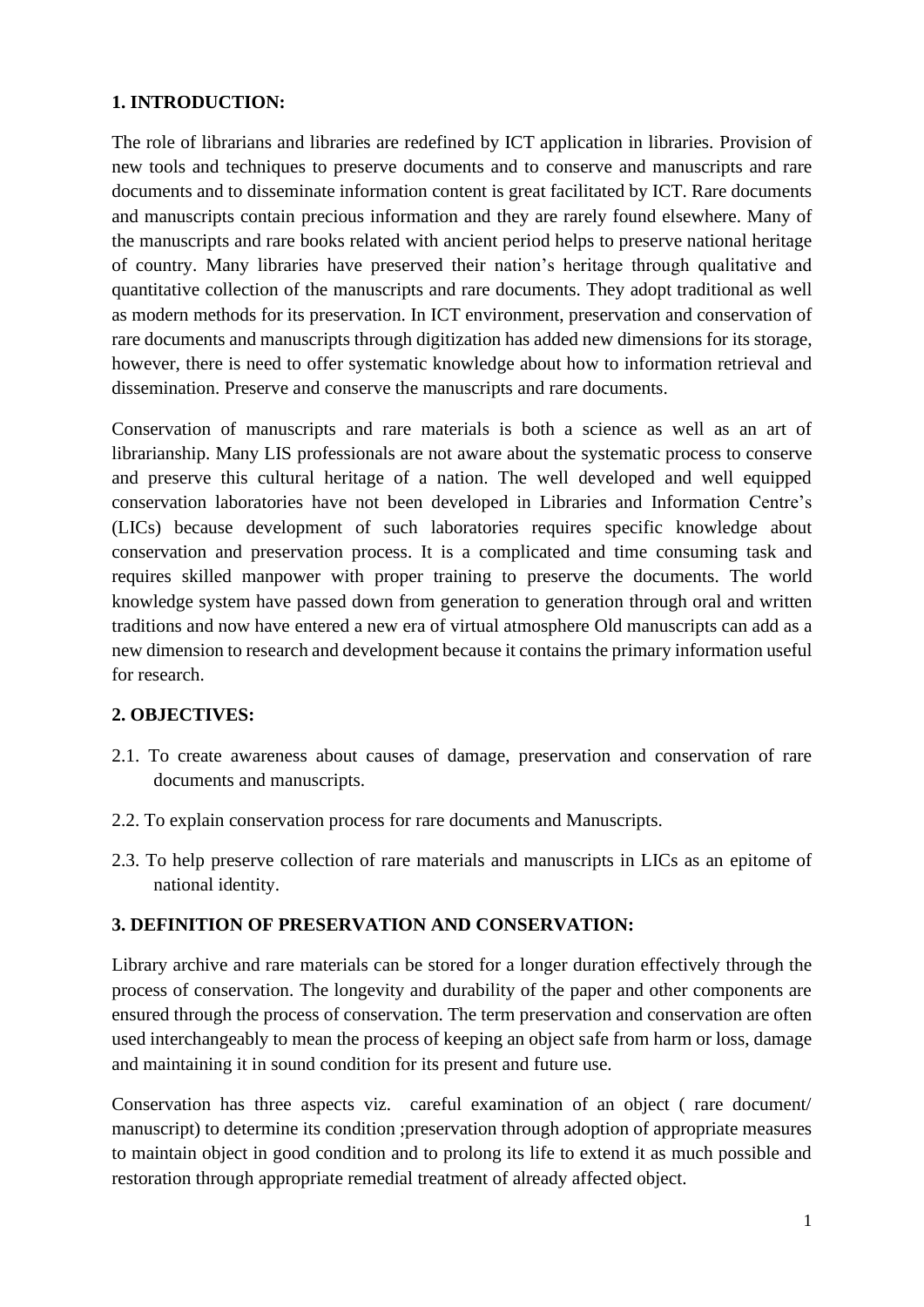Thus, conservation is an activity of which preservation is one aspect. In common practice, preservation deals with maintenance and conservation deals with remedial treatment and restoration of the already damaged specimen. Conservation is mainly concerned with manuscripts and other rare documents.

## **4. WHAT IS MANUSCRIPT AND RARE BOOK?**

"The word 'Manuscript' is derived from the Latin term 'manuscriptum' which means handwritten documents. Manuscript is "a document of any kind which is written by hand, or the text of a music or literary composition in handwritten or typescript form, and which, in that form, has not been reproduced in multiple copies." (Ray, 1990.)

Rare book collection exists either as private collections owned by individuals or as institutional collections which are rarely available.

#### **4.1 Need to preserve and conserve manuscripts and rare documents:**

- 4.1.1. To fulfill the objective as stated in 'Constitution of India 1950 ' In Part IV-A under fundamental Duties in article 51A "It shall be the duty of every citizen of India- (F) to value and preserve the rich heritage of our composite culture."(Govt. of India,2015.)
- 4.1.2. To help preserve memories of human progress from the ancient past available in rare collections and manuscripts and to facilitate its transfer for more and more generations to come.
- 4.1.3. To maintain the precious thoughts and experiences of eminent personalities and philosophers in writings over a long period of time.
- 4.1.4. To provide the best way to offers historical footprints to our next generations as all rare documents and manuscripts have historical significance.
- 4.1.5. To preserve emotional values and faith of a person who donates manuscripts to libraries to look after their precious heritage.

## **5. TYPES OF CONSERVATION:**

There are mainly two types of conservation viz. Preventive conservation that includes reducing future risks. e.g. Regular inspection of condition of collection and Curative conservation that involves remedial treatment of damaged documents. e.g. Fumigation of manuscripts that has live insects in it.

## **6. BASIC CAUSES OF DAMAGE TO RARE COLLECTION AND MANUSCRIPTS:**

- 6.1. Human Factors: Careless handling by human being of books with brittle pages is major cause to damage rare books and manuscripts.
- 6.2. Natural Factors: Fire, water, attack of insects, dust, pollution, humidity, etc. are natural factors that affect the life of the rare books and manuscripts.
- 6.3. Inherent Factors: Condition of rare book(s), manuscript(s), quality of ink and paints used in it. If it is not of durable nature, it causes damage to that specific collection.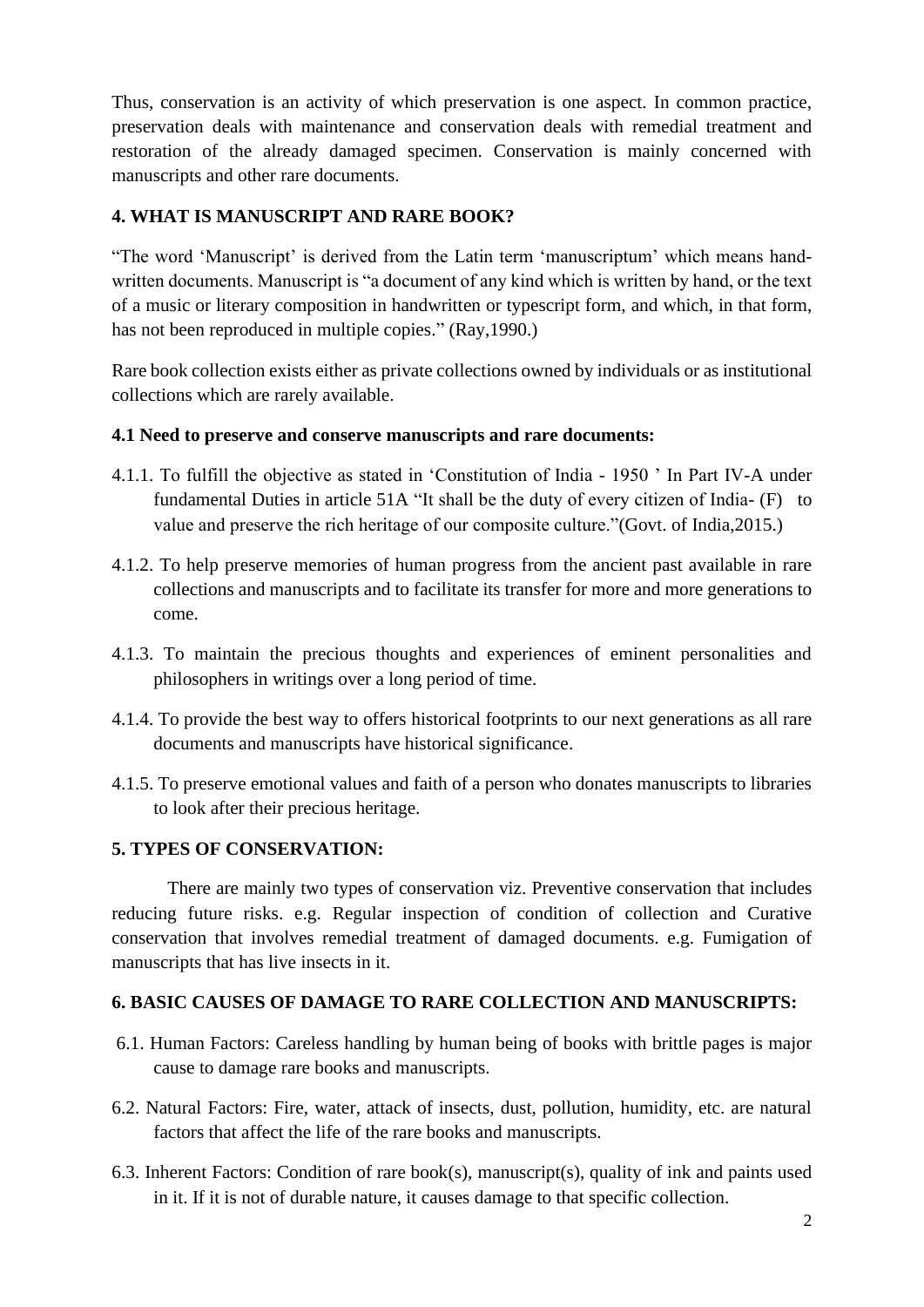Generally, deterioration of paper is caused through damage made by fire, flood, theft, microbial and insect attack as well as by vermin. Acid –catalysed hydrolysis and oxidation are the main two reasons that damage the quality of paper.

## **7. STEPS INVOLVED IN CONSERVATION PROCESS OF RARE DOCUMENTS AND MANUSCRIPTS:**

The various steps involved in the conservation of rare books and manuscripts are described below.

**7.1. Document Verification:** Document verification is related with assessing the bibliographical details of the documents. These details need to be recorded on a separate sheet especially prepared to maintain its record. It further facilitates creation of a catalogue and /or bibliography of rare collection.

**7.2. Fumigation**: It is a method of pest control, process of destroying germs and insects with fumes of chemical. We use thymol vapors for this process. Thymol is common name of the 2 isopropyl-5methylphenol is a phenol. Its vapor kills the fungus without any effect on papers.

**7.3. Condition Report:** It is related condition of collection and its storage. The condition report is prepared by maintaining record of photography.

**7.4. Pagination:** For conservation process, we need to separate all the pages, and at last, again we rebind it. At this stage, we put page number to all the pages from beginning to end before its binding.

**7.5. Dry brushing:** Some documents may contain dust / dirt on their surface .We clean it with soft, natural fiber brush. As the paper is made by a process involving separation of fibers into a suspension with subsequent formation into a sheet, it can be cleaned easily by dry brushing.

**7.6. Test:** The following tests are used for testing acidity of paper:

**7.6.1. pH Test:** The surface test of the paper is conducted by using pH strips**,** on pH strip-Blue indicate alkalinity, Yellow indicate acidity and Green indicate that it is neutral.

"The pH is defined as  $pH = log_{10} [H^+]$  where  $[H^+]$  is the hydrogen ion concentration. On this *scale, pH7 is neutral, pH1 is extremely acid and pH14 is extremely alkaline. Each pH decrease of 1.0 represents a 10 times increase in hydrogen ion concentration. For example, there is 10 times more active acid at pH4 than pH5."* (Daniels,2006.)

**7.6.2. INK Solubility test:** This test is used to determine quality of ink and paints used in Manuscript. This test enables us to take decision to keep ink secured on the paper after deacidification process.

**7.7. De-acidification**: It is the process of washing documents in plain and lime water (Calcium Hydroxide solution) to reduce acidity. Some times to remove adhesives, de-acidification is carried out. For de-acidification, various chemicals used may include magnesium hydrogen carbonate, barium, magnesium methoxide, calcium hydroxide or magnesium oxide, diethyl zinc, Cyclohexylamine carbonate, morpholine, amines and ammonia etc. Many of these are in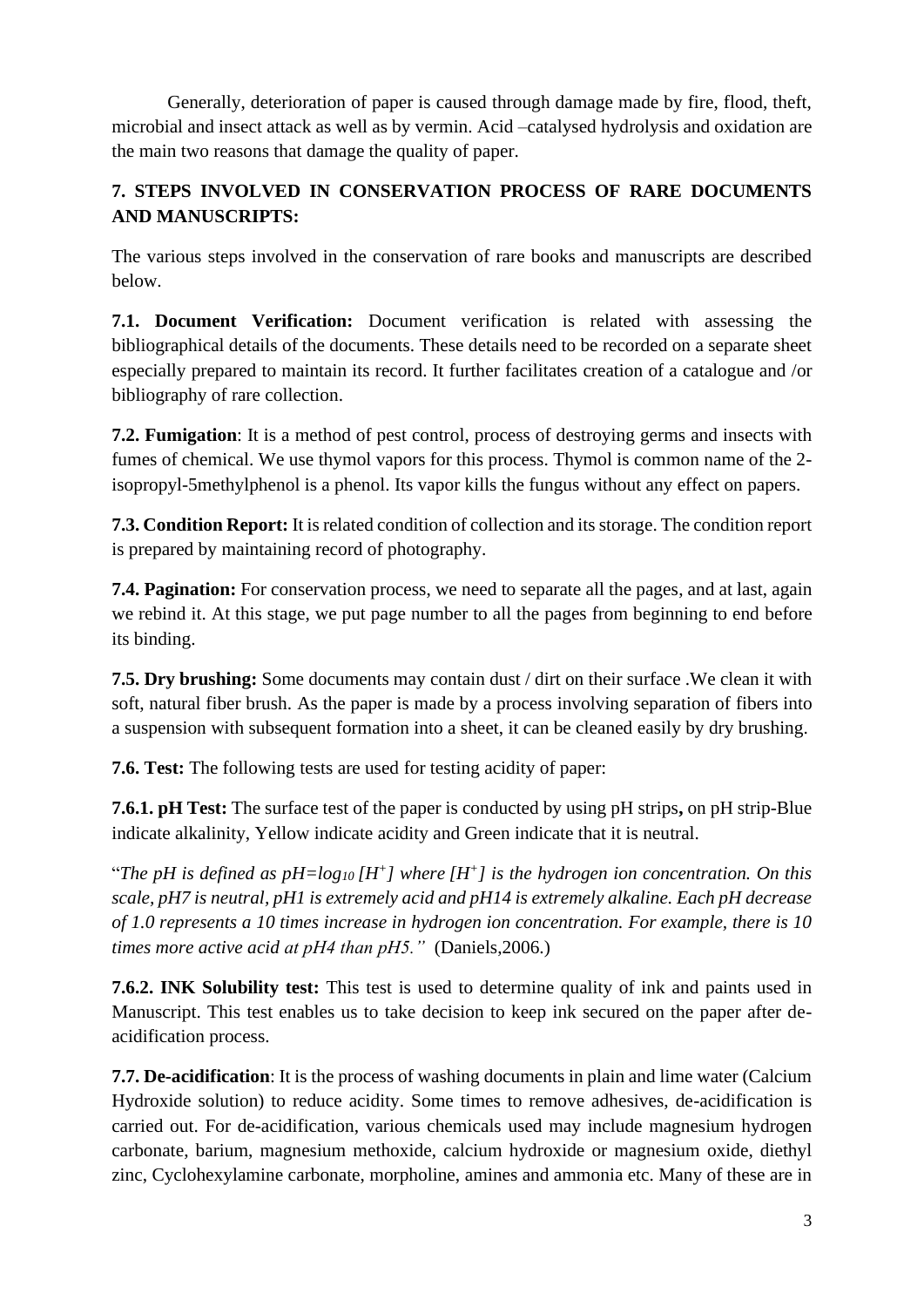liquid forms with considerable degree of vapour pressure or are gases, to make them useful for mass processes of conservation of manuscripts and rare documents.

**7.8. Drying Process:** After de-acidification process, Blotting paper is used to dry de-acidified pages. This process is used to absorb moisture.

**7.9. Making of Anti-fungal Pest/ Gluten free Starch Pest**: Anti-fungal Glue and Gluten free starch pest are the two adhesives used in book repairing process. Recipe for preparing the pest includes taking 100gm of plain flour,1/2 liter cold water and 2 drops of thymol mixed together. Starch pest should be gluten free because insects are attracted to the gluten.

**7.10. Lining, Mending and Filling:** Torn out pages of rare book can be repaired with pest alone but edges torn out needs mending and filling it with banana paper. Lamination is done to strengthen fragile document with Japanese tissue.

**7.11. Drying:** The laminated papers are put in drying rack specially designed for this purpose.

**7.12. Cutting:** Cutting all pages in proper equal size is necessary to give uniform size of all pages separated and is to be tied after carrying out all necessary processes mentioned above.

**7.13. Sequence of Pages:** Arrangement of all pages in sequence should be done carefully according to the page number assigned at step number 4 above.

**7.14. Archival Binding:** We can bind these pages according to their suitability.

**7.15. Pressing of rebound book:** In order to avoid bending of rare book after binding, it should be kept under weight for some time so that it should not blend.

## **8. REQUIREMENTS FOR CONSERVATION LABORATORY:**

## **8.1. Space:**

There should be a floor area of at least 500 sq ft. with a water connection and outlet, the arrangement of appropriate lighting, and electric points inclusive of 15 amp power points.

## **8.2. Trained and Motivated Staff:**

At least one full trained staff to take care of rare documents more efficiently in conservation process is required who will initiate and complete the process of conservation of rare materials as stated above as also to execute preventive conservation.

## **8.3. Furniture:**

Laboratory should be well furnished with availability of tables with matt finish sunmica top preferably of an off-white color on which pages can be put and removed as per need, One light on table for heating the de-acidified paper and to maintain required temperature, one or more drying rack(s) on which de-acidified pages can be put in sequence after de-acidification process is over. These papers may remain wet for maximum one or two days depending on climatic conditions, cupboards with adjustable shelves to keep dried de-acidified papers with different sizes, provision of open as well as close shelves for keeping chemicals safely as per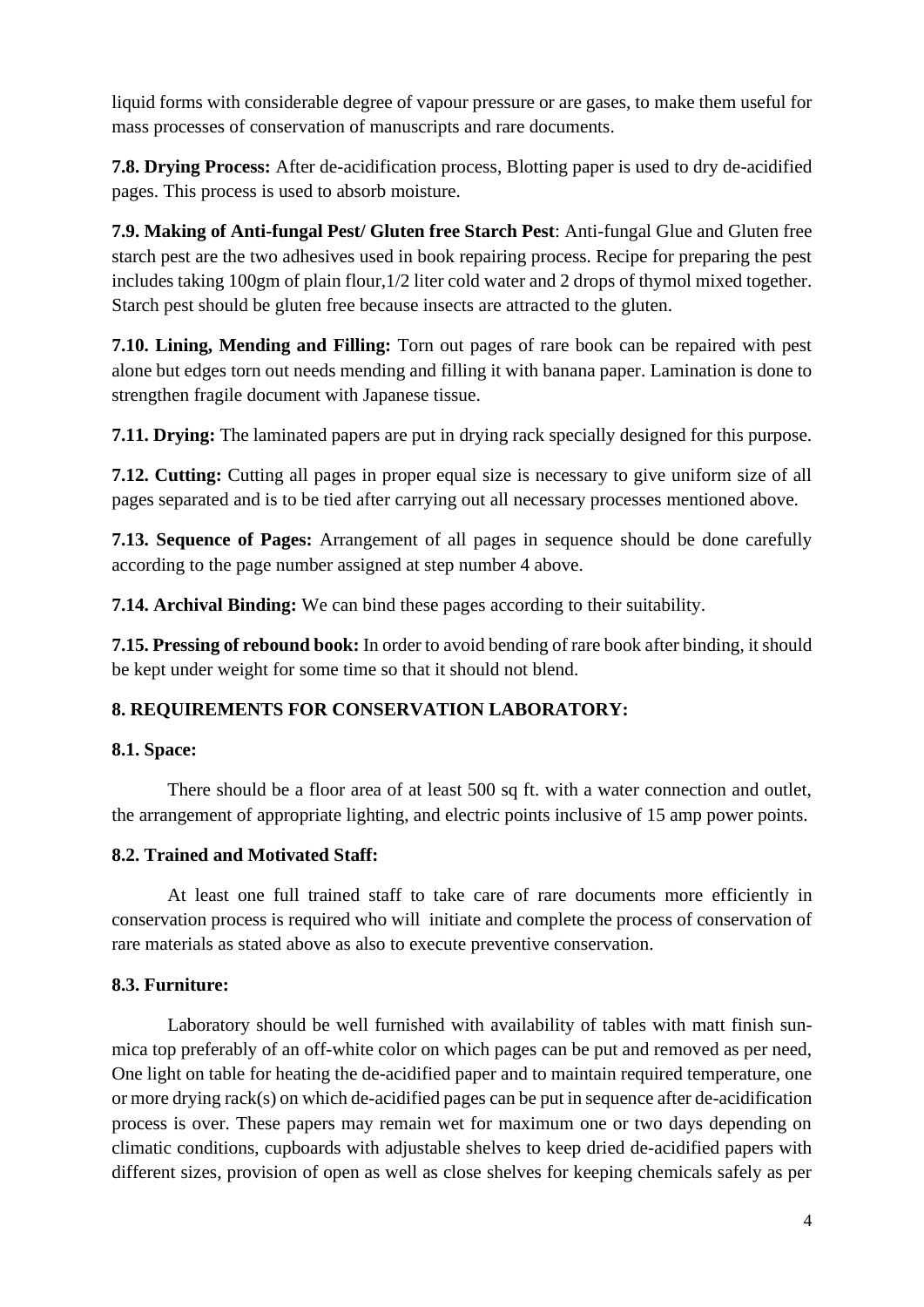their contents and nature. This can also be used to arrange various tools used in conservation process.

#### **8.4. Tools and Equipment:**

The provision of following tools and equipments in the conservation laboratory is essential:

- 8.4.1. Flat and round brushes: sable hair, hog hair, synthetic brushes of various sizes to be used for applying pest or glue to the surface of paper, board, cloth or other material.
- 8.4.2. Electric heater to provide heat or to maintain required temperature at the laboratory.
- 8.4.3. Double boiler pan to prepare gluten free pest used for keeping documents anti-fungal.
- 8.4.4. Enamel and plastic trays of different sizes in which plain water in one tray and lime water in another tray can be kept for de-acidification process.
- 8.4.5. Glass or polycarbonate beakers to measure quantity of chemicals, water etc. to take it in proper quantity along with glass rods, test tubes and holders for testing and pouring chemicals from containers to pan.
- 8.4.6. Vacuum cleaner to suck dust from documents before de-acidification.
- 8.4.7. Other requirements include conservation tool kit with scalpels, cutters, swab sticks, pH indicator materials as well as melinex, polythene etc.

#### **8.5. Conservation Materials:**

Handmade paper of various thickness, textures and colors as required for the respective collections, Japanese repair tissue which is made from vegetable fiber and comes in various weights ( also called rice paper), blotter paper which is a completely unsized sheet of paper made of rag or cotton Linters and is generally used to absorb moisture, lens tissue, Nepalese tissue, banana tissue etc., binding materials, acid free mount board, flour, gelatin, eraser powders are the conservation materials required in the process of conservation of rare materials and manuscripts.

## **8.6. Chemicals:**

Anti-fungal agents such as thymol, solvents which are methanol, ethanol, insecticidal powders such as borax etc. are the required chemicals for this process.

## **9. CONCLUSION:**

Conservation and preservation of manuscripts and rare documents require innermost feelings of LIS professionals with skills to preserve it and a positive attitude towards this work since it is a time consuming and challenging task. Manuscripts contain knowledge, thoughts and experiences of millennium generations and thousands of manuscripts and rare documents lie neglected at home, institutions, libraries, and many other places all around the world. To save these cultural, historical and significant collections, library professionals have the best role to play in the storage, preservation and dissemination of the knowledge contained in it.